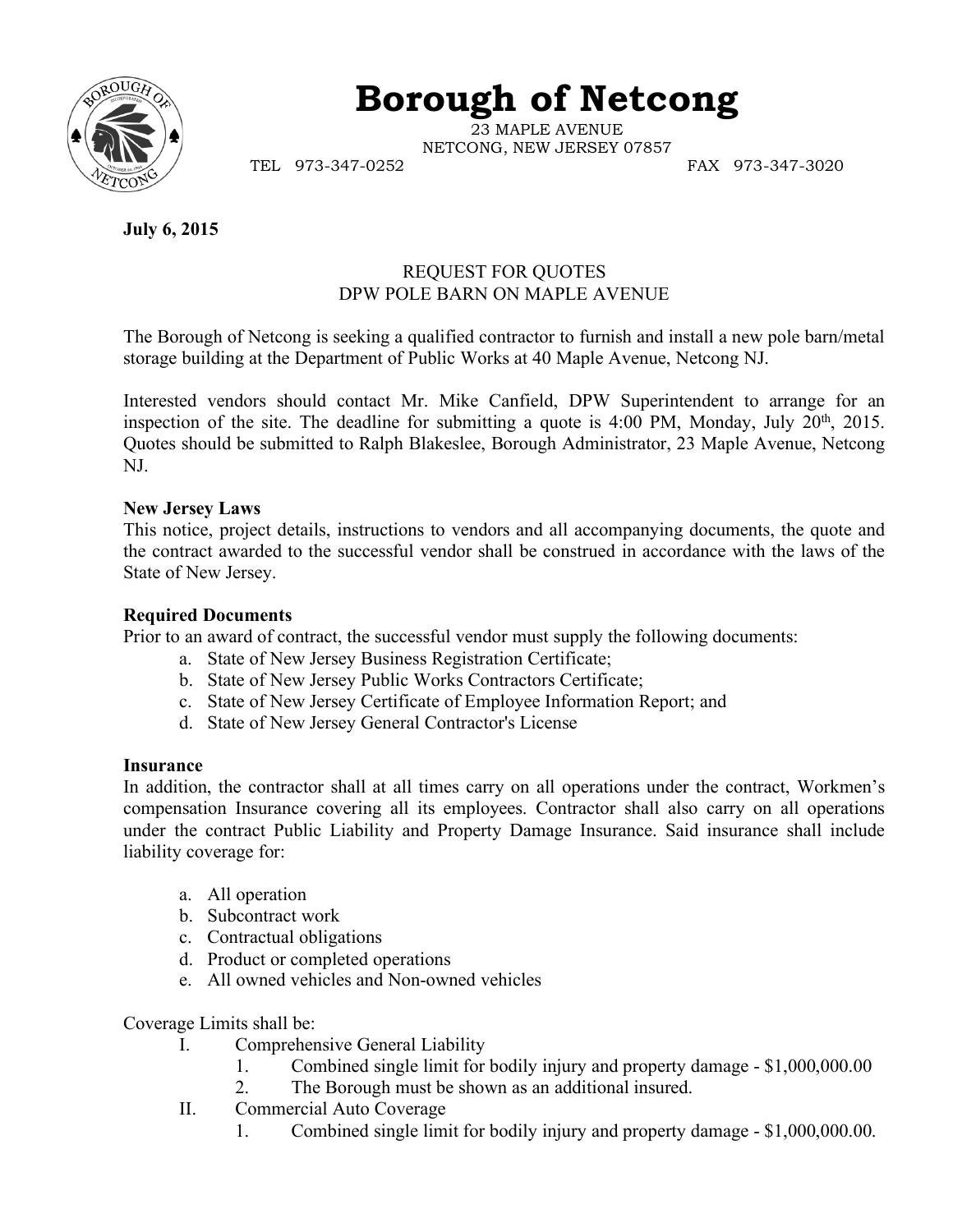Before contractor performs any work or furnishes any material whatsoever pursuant to or in accordance with the terms of the contract, Contractor shall file Certificate of Insurance evidencing the foregoing insurance coverage with the Borough Clerk of the Borough of Netcong and such certificates shall provide that the contract or contracts providing said insurance coverage is or are in full force and effect and will not be materially changed or canceled without ten (10) days written notice to the Borough. Contractor shall maintain all of the foregoing insurance coverage in force until the contract has been fully discharged by complete performance. The requirement for carrying the foregoing insurance shall not derogate from the provisions for indemnification of the Borough by the Owner under the paragraph entitled "Indemnity" herein elsewhere set forth in the contract.

#### **Vendor Qualifications**

1. The Vendor shall be fully qualified in the performance of the class of work specified within this document and shall provide a list of similar installations which have been completed and which may be inspected by the Purchaser or his representative.

2. The Purchaser reserves the right to reject any tender submitted by a party whose financial standing is not considered to be such as to ensure the Vendor obtaining reasonable credit from his proposed suppliers for materials.

Interested contractors should contact Mr. Mike Canfield at 973-347-6664, or by email mcanfield@netcong.org to arrange an inspection of the DPW. Written quotes, along with all requested documents, must be supplied to this office no later than 4:00 PM, Monday, July 20<sup>th</sup>, 2015.

## **Project Details**

#### **Building**

Dimensions: **30'W x 40'L x 14'H** 3 ply 2 x 6 glu-laminated, poles 8' on center Siding: 28 Gauge Frontier Panel 40 Year Warranty Roofing: 27 Gauge Frontier Panel 40 Year Warranty 30' Standard Trusses, 4' on center, 4/12 pitch, snow load by code and design

#### **Openings**

- (3) 10 x 10 Residential Classic Raised Short Panel Insulated, 15" track, Placement, under the eave
- (2) Entry Door 3068 inswing 6-panel LH steel Insulated White
- (4) Window 3W 4H Single Hung Insulated White with Grids & Screen

#### **Overhangs**

Eaves Overhang: Flush, Gables Overhang: Flush

#### **Insulation**

Roof: Double Bubble Vapor Barrier

#### **Miscellaneous**

 2 x 6 Skirtboard .60 Treated with barrier tape 40ft, Cobra Ridge Vent Trash Removal, If Needed Engineered Sealed Blueprints (If Required By Township/County) Non Stamped Blueprints